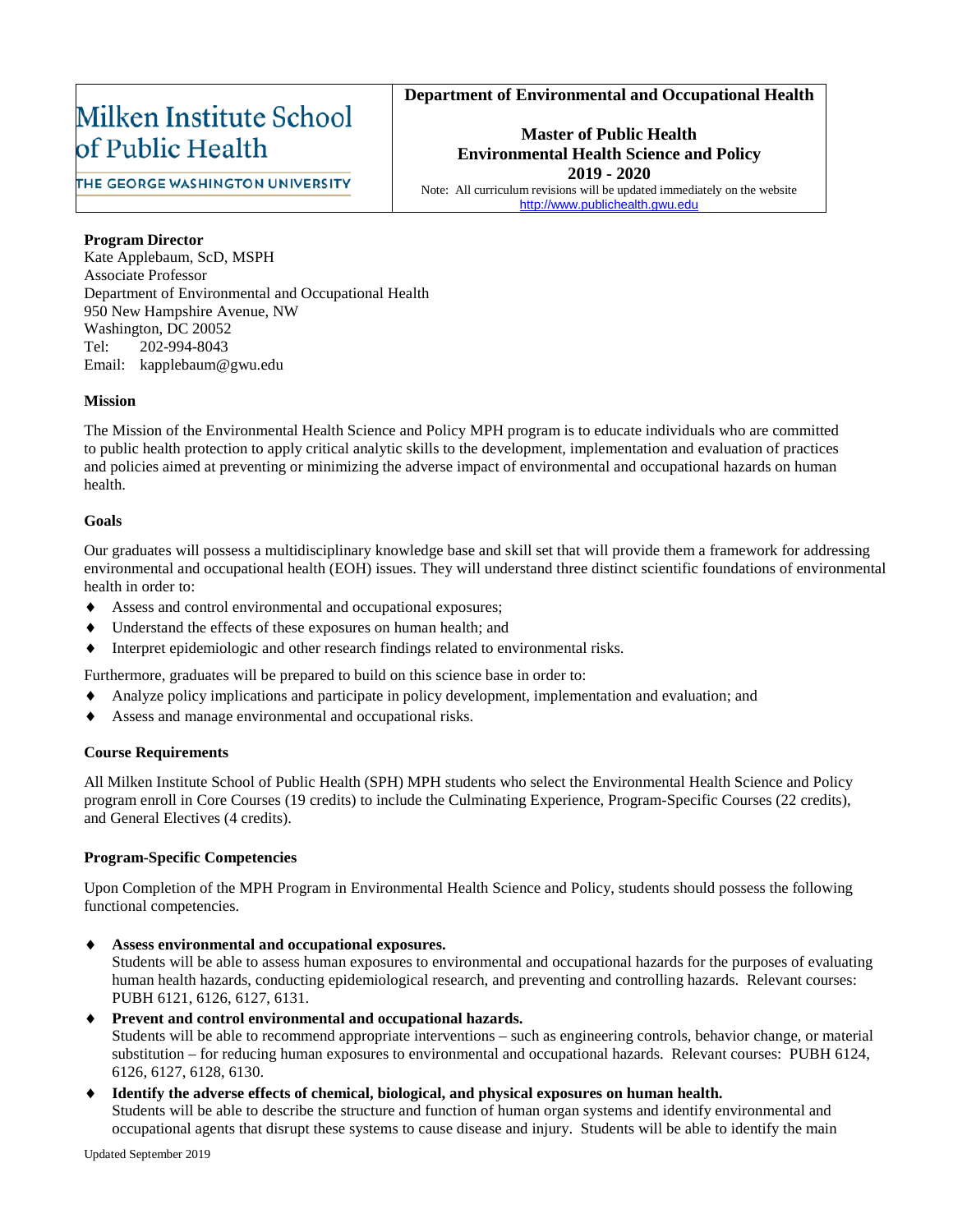mechanisms by which environmental and occupational agents gain access to and adversely affect human health, as well as factors which affect susceptibility to such adverse effects. Relevant courses: PUBH 6123, 6124, 6127.

♦ **Interpret epidemiologic and other research findings related to environmental risks, and assist in designing and conducting research.**

Students will be able to critically assess existing epidemiologic research, to assist in designing and carrying out appropriate studies for investigating EOH problems, to conceptualize data analysis to address study goals, and to utilize appropriate approaches to manage and analyze data. Relevant courses: PUBH 6121, 6122, 6128, 6131.

- Synthesize relevant information in order to analyze EOH policy implications and participate in policy development. Students will be able to apply various risk assessment approaches. They will be able to synthesize relevant information, including values, for the purposes of assessing risk and evaluating policy strategies to reduce and prevent environmental and occupational disease and injury. Relevant courses: PUBH 6122, 6123, 6124, 6128, 6130, 6133.
- Synthesize relevant information in order to assess and manage environmental and occupational risks. Students will be able to apply various risk management and risk communication frameworks. They will be able to synthesize relevant information, including values, for the purposes of assessing risk and evaluating management strategies to reduce and prevent environmental and occupational disease and injury. Relevant courses: PUBH 6122, 6124, 6126, 6127, 6130, 6133.
- ♦ **Engage in public health communication and risk communication activities.**  Students will be able to communicate clearly and effectively in professional and community settings on public health issues and on environmental and occupational health hazards. Relevant courses: PUBH 6121, 6122, 6123, 6124, 6134.
- ♦ **Identify ethical issues in environmental health policy and practice.** Students will be able to discuss how scientific principles and societal values such as equity and environmental justice influence decision-making about environmental and occupational health problems in research, public health practice, policy, and management contexts. Relevant courses: PUBH 6121, 6122, 6123, 6124, 6128, 6130, 6133.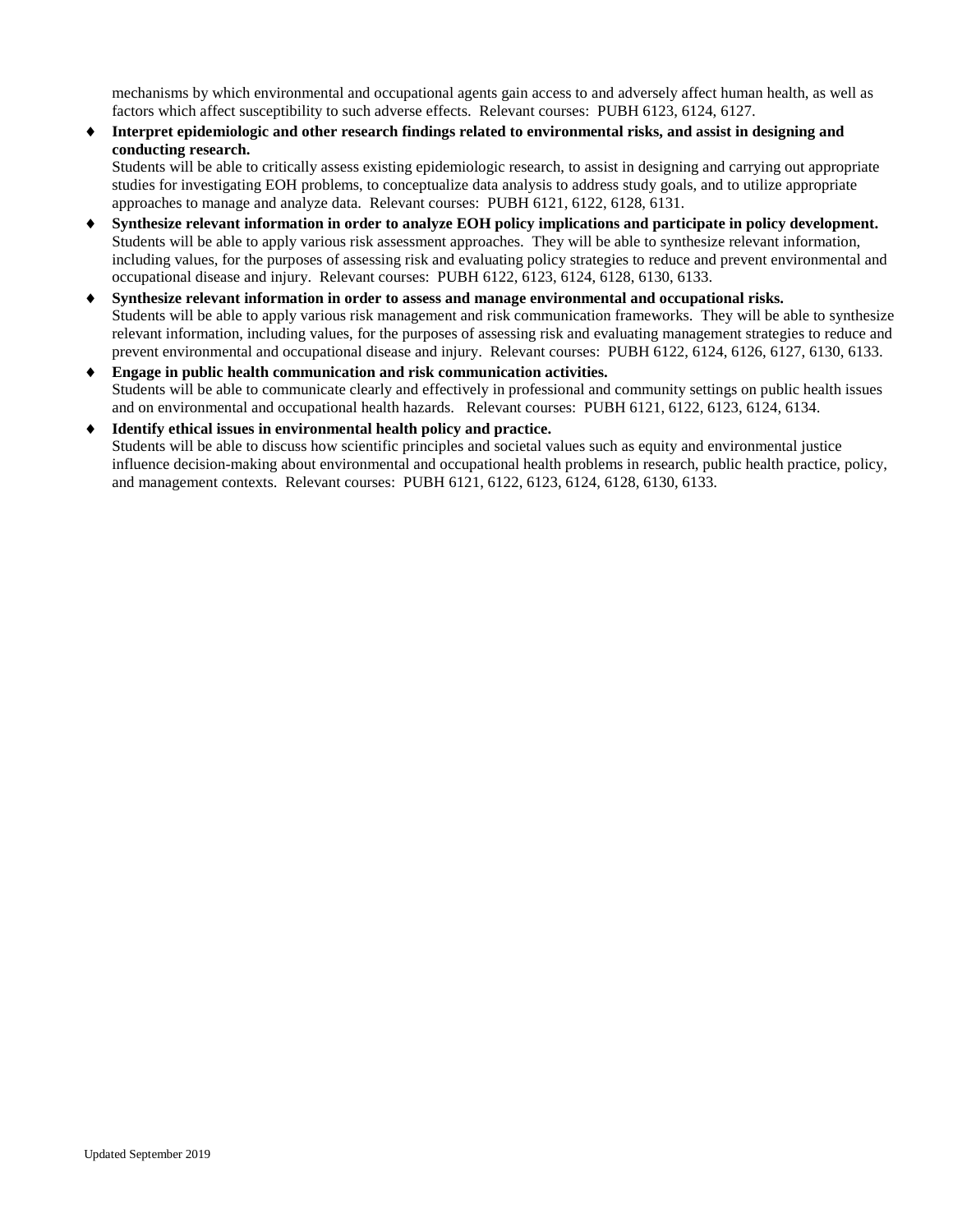# Milken Institute School of Public Health

### THE GEORGE WASHINGTON UNIVERSITY

#### **Master of Public Health Environmental Health Science and Policy 2019-20 Program-at-a-Glance**

| <b>Begin Planning Your Culminating Project 11-12 Months Prior to Program Completion</b> |  |
|-----------------------------------------------------------------------------------------|--|
| <b>Required Core Courses</b>                                                            |  |

| <b>19 Credits</b>                                                                    |                                                                                                                                                                 |                |                         |       |  |  |
|--------------------------------------------------------------------------------------|-----------------------------------------------------------------------------------------------------------------------------------------------------------------|----------------|-------------------------|-------|--|--|
| <b>Required Core Course</b>                                                          |                                                                                                                                                                 | <b>Credits</b> | <b>Semester Offered</b> | Grade |  |  |
| <b>PUBH 6002</b>                                                                     | <b>Biostatistical Applications for Public Health</b>                                                                                                            | 3              | Fall, Spring, Summer    |       |  |  |
| <b>PUBH 6003</b>                                                                     | Principles and Practice of Epidemiology                                                                                                                         | 3              | Fall, Spring, Summer    |       |  |  |
| <b>PUBH 6007</b>                                                                     | Social and Behavioral Approaches to Public Health                                                                                                               | $\overline{c}$ | Fall, Spring, Summer    |       |  |  |
| <b>PUBH 6009</b>                                                                     | <b>Fundamentals of Program Evaluation</b>                                                                                                                       | $\overline{c}$ | Fall, Spring, Summer    |       |  |  |
| PUBH 6011                                                                            | Environmental & Biological Fundamentals of Public Health                                                                                                        | 3              | Fall, Spring, Summer    |       |  |  |
| PUBH 6012                                                                            | Fundamentals of Health Policy                                                                                                                                   | $\overline{c}$ | Fall, Spring, Summer    |       |  |  |
| <b>PUBH 6021</b>                                                                     | Essentials of Public Health Leadership & Practice 1: Leading<br>Self and Teams in Public Health                                                                 | $\mathbf{1}$   | Fall, Spring, Summer    |       |  |  |
| PUBH 6022*                                                                           | Essentials of Public Health Leadership & Practice 2: Managing<br>Organizations and Influencing Systems in Public Health*                                        | $\mathbf{1}$   | Fall, Spring, Summer    |       |  |  |
| <b>PUBH 6023</b>                                                                     | Interprofessional Education Experience                                                                                                                          | $\Omega$       | Fall, Spring, Summer    |       |  |  |
| PUBH 6137                                                                            | <b>EOH Culminating Experience Part 1</b>                                                                                                                        | $\mathbf{1}$   | Fall                    |       |  |  |
| PUBH 6138                                                                            | EOH Culminating Experience Part 2                                                                                                                               | $\mathbf{1}$   | Spring                  |       |  |  |
| <b>Total</b>                                                                         | <b>Core Credits</b>                                                                                                                                             | 19             |                         |       |  |  |
| <b>Required Program-Specific Courses</b><br><b>18 Credits</b>                        |                                                                                                                                                                 |                |                         |       |  |  |
| <b>Required Program Specific Course</b>                                              |                                                                                                                                                                 | <b>Credits</b> | <b>Semester Offered</b> | Grade |  |  |
| PUBH 6121                                                                            | Environmental and Occupational Epidemiology                                                                                                                     | 3              | Fall                    |       |  |  |
| PUBH 6122                                                                            | Protecting Public Health and the Environment: Policies,<br>Politics, and Programs                                                                               | 3              | Spring                  |       |  |  |
| PUBH 6123                                                                            | Toxicology: Applications for Public Health Policy                                                                                                               | 3              | Spring                  |       |  |  |
| PUBH 6124                                                                            | Risk Management and Communication                                                                                                                               | 3              | Spring                  |       |  |  |
| PUBH 6126                                                                            | Assessment and Control of Environmental Hazards                                                                                                                 | 3              | Fall                    |       |  |  |
| PUBH 6131                                                                            | Applied Data Analysis in EOH                                                                                                                                    | $\mathcal{R}$  | Spring                  |       |  |  |
| <b>EHS&amp;P Program-Specific Electives</b><br>Take minimum 4 credits from this list |                                                                                                                                                                 |                |                         |       |  |  |
| PUBH 6127                                                                            | Germs: An Introduction to Environmental Health Microbiology                                                                                                     | $\mathbf{2}$   | Spring                  |       |  |  |
| PUBH 6128                                                                            | Global Environmental and Occupational Health                                                                                                                    | $\overline{2}$ | Online Spring I, Summer |       |  |  |
| PUBH 6130                                                                            | Sustainable Energy and the Environment                                                                                                                          | $\overline{2}$ | Fall                    |       |  |  |
| PUBH 6133                                                                            | Social Dimensions of Climate Change and Health                                                                                                                  | $\overline{c}$ | Online Fall, Spring II  |       |  |  |
| PUBH 6135                                                                            | Researching Climate Change and Health                                                                                                                           | $\overline{2}$ | Online Fall, Spring II  |       |  |  |
| PUBH 6199                                                                            | ANY TOPICS course in EOH                                                                                                                                        | varies         | Varies                  |       |  |  |
| <b>General PUBH Graduate Electives</b>                                               |                                                                                                                                                                 |                |                         |       |  |  |
| PUBH 6xxx                                                                            | Take PUBH Graduate courses. If credits from Program-<br>Specific Electives exceed 4 credits, the additional credits will<br>count toward the General Electives. | 4 credits      | Fall, Spring, Summer    |       |  |  |
| <b>Total</b>                                                                         |                                                                                                                                                                 | 45             |                         |       |  |  |

*\* Note: In PUBH 6021 and PUBH 6022, the Applied Practice Experience (Practicum) will be introduced and guidelines and tools for fulfilling this requirement will be provided. Upon completion of the 120-hour required practicum, students will receive credit for PUBH 6022.*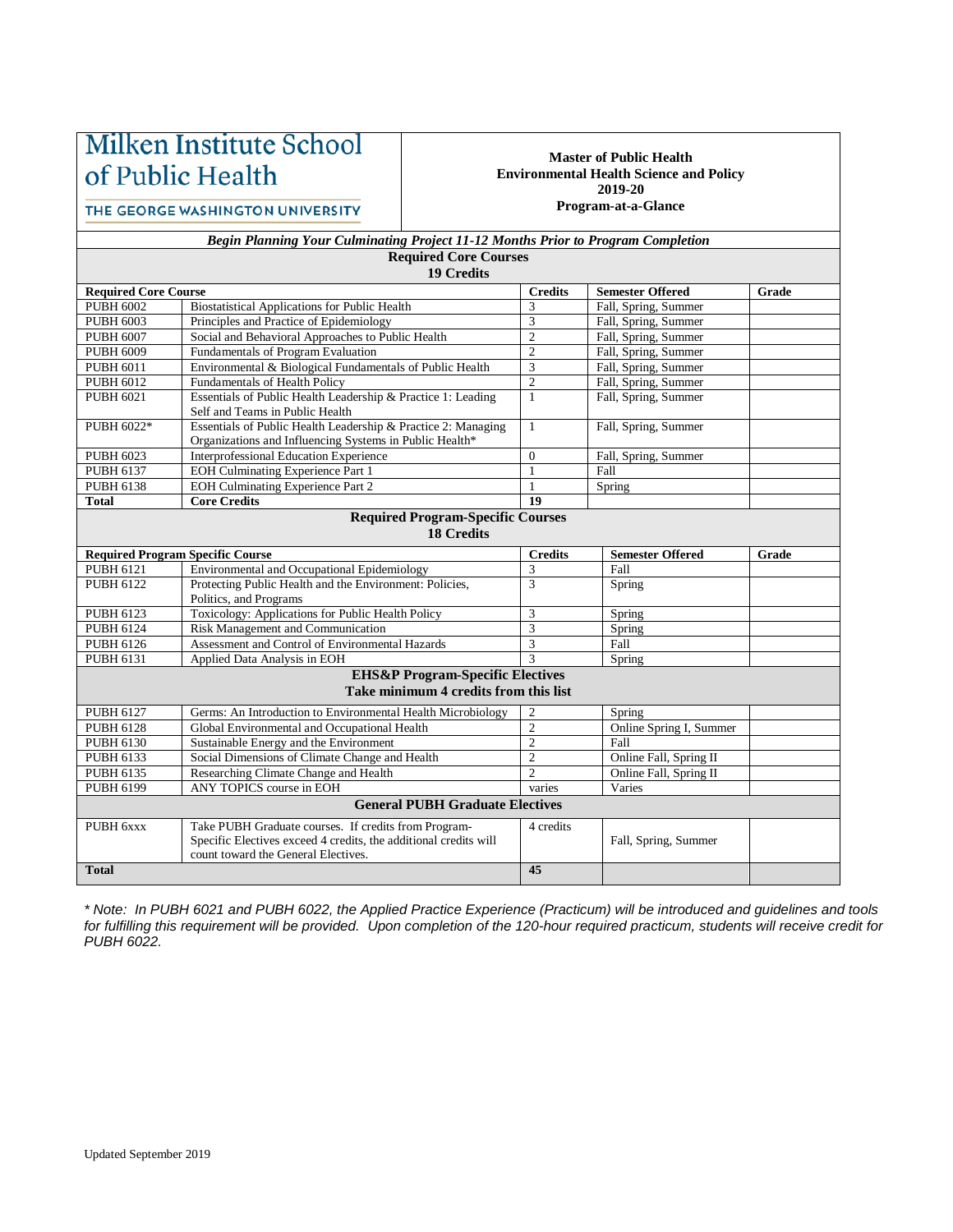## **Graduation Requirements**

## **MPH**

- 1. **Graduate Credit Requirement.** 45 graduate credits are required.
- 2. **Course Requirements.** Successful completion of the Core Courses and the Program-Specific Courses are required.
- 3. **Grade Point Requirement.** A 3.0 (B average) overall grade point average is required.
- 4. **Time Limit Requirement.** The degree must be completed within five years.
- 5. **Practicum Requirement.** Students are required to fulfill all requirements of the Applied Practice Experience (Practicum) to receive credit for PUBH 6022.
- 6. **Interprofessional Education Experience (IPE).** Students are required to enroll and participate in an authorized IPE activity (PUBH 6023).
- 7. **Transfer Credit Policy.** Up to 12 graduate credits that have not been applied to a previous graduate degree may be transferred to the MPH upon approval. Up to 18 credits may be transferred to the MPH from the Milken Institute SPH Graduate Certificate. Credits must have been earned from an accredited institution in the last 3 years with a grade point of 3.0 or better.
- 8. **CITI Training requirement**. All students are required to complete training regarding human subject protection regulation and the Health Insurance Portability and Accountability Act of 1996 (HIPAA). To fulfill this requirement, you must complete the Collaborative IRB Training Initiative (CITI) Course in The Protection of Human Research Subjects.
- 9. **Integrity Quiz & Plagiarism requirement**. All students are required to review the George Washington University Code of Academic Integrity and take the quiz within their first semester of study. The Code of Integrity and step-bystep instructions can be found here: http://publichealth.gwu.edu/integrity
- 10. **Professional Enhancement requirement**. Students must participate in 8 hours per degree program of Public Health-related lectures, seminars, and symposia, related to your field of study. Professional Enhancement activities supplement the academic curriculum and help prepare students to participate actively in the professional community. Opportunities for professional enhancement are regularly publicized via the Milken Institute SPH Listserv and through your department or advisor. Students must submit documentation of Professional Enhancement activities to the Office of Student Records. The documentation consists of the Professional Enhancement Form http://publichealth.gwu.edu/academics/forms (which includes a prior approval signature from the student's advisor, a description of the program agenda, and proof of attendance. Remember to submit your documentation before you apply to graduate!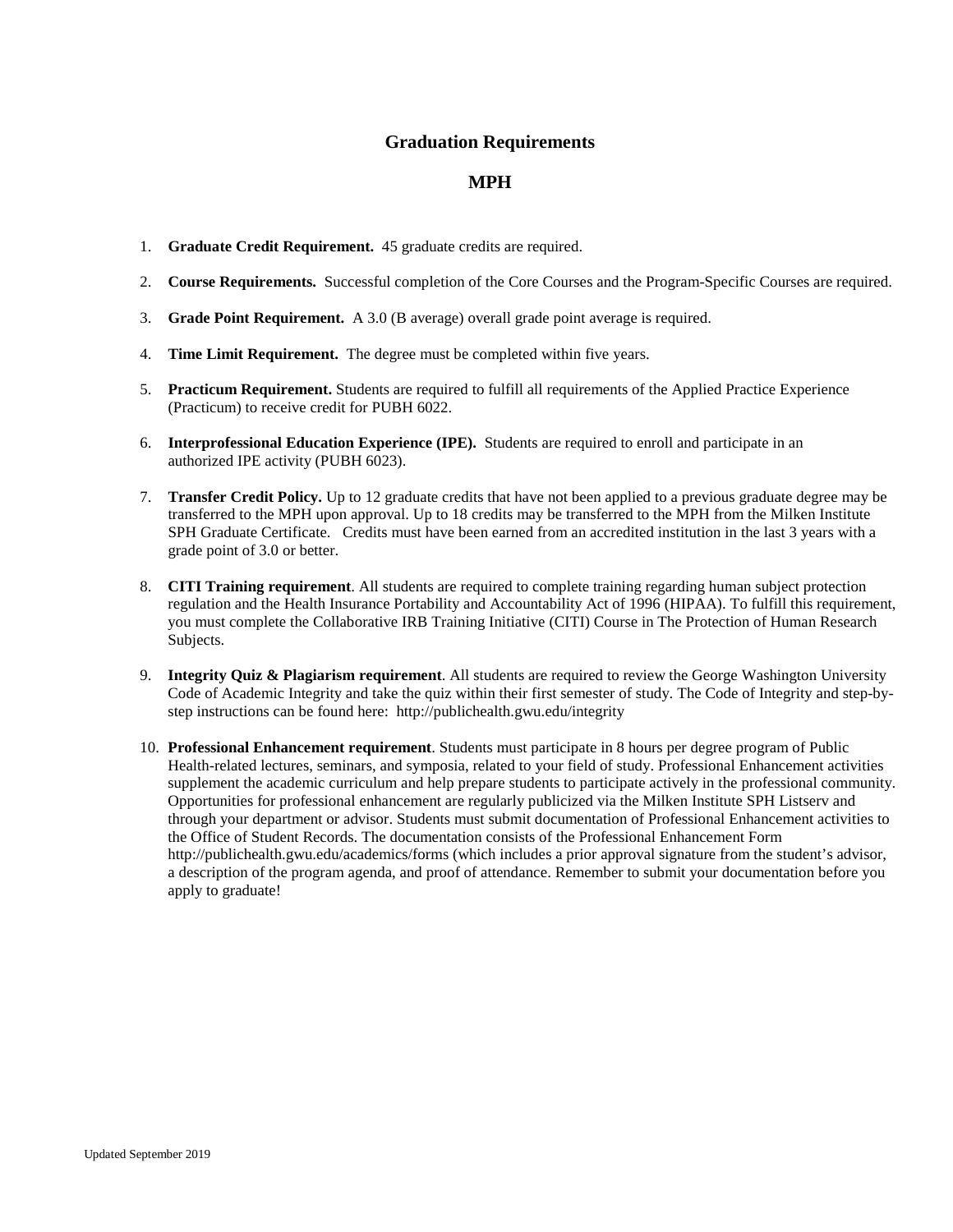THE GEORGE WASHINGTON UNIVERSITY

### **NOTE: Always see your advisor for course scheduling and sequencing strategies, but remember that proper course registration, fulfilling requirements, and on-time graduation are your responsibilities.**

The Master of Public Health (MPH) curriculum consists of four types of courses:

- Required Core Courses (PUBH 6002, 6003, 6007, 6009, 6011, 6012, 6021, 6022, and 6023)
- Required Program-Specific Courses
- A total of 8 Electives, requiring 4 EOH selective credits and 4 from any SPH graduate credits
- Required Culminating Experience

As an accredited School of Public Health, students in all GWSPH MPH programs are required to fulfill both an interprofessional team experience and an applied practice experience, included in the core. GWSPH has incorporated these requirements into the curriculum as follows:

Interprofessional Education (IPE) Experience (PUBH 6023):

• Following (or simultaneous to) enrollment in PUBH 6021 *Essentials in Public Health Practice & Leadership 1: Leading Self and Teams* (1-credit), students will be required to select an IPE experience from a host of options provided throughout your enrollment as an MPH student to participate in a one-time, case-based or activity-based learning experience. The IPE experience is a way to experience working with people from other professions/programs outside of public health. Students will have many opportunities to register for this zero-credit (no fee) IPE 'class' and will receive credit upon successful completion.

Applied Practice Experience (Practicum) (PUBH 6022):

• The applied practice experience allows each student to individually demonstrate attainment of public health competencies. Information about the Practicum will be introduced in PUBH 6021 so students may begin planning for their practice experience. As a part of the content of PUBH 6022 *Essentials in Public Health Practice & Leadership 2: Managing Organizations & Influencing Systems* (1-credit), detailed information and an introduction to the necessary tools will be provided. Students are required to fulfill all requirements of the 120 hour Practicum experience to receive credit for this PUBH 6022.

The MPH core courses are designed to provide students with a broad public health context as well as a critical foundation for subsequent coursework. Early completion of these core courses ensures that students will have the base of knowledge to successfully complete the program specific courses and to get as much as possible out of them. As such, entering students are expected to enroll in MPH core courses in accordance with the following guidelines:

- We expect MPH students to complete the MPH core courses in their first year of graduate study (fall/spring/summer), with the exception of the Culminating Experience courses (PUBH 6137 and 6138).
- For Environmental Health Science and Policy MPH students who are full-time, it is important to take PUBH 6002 *Biostatistical Applications for Public Health*, 6003 *Principles and Practice of Epidemiology*, 6011 *Environmental & Biological Fundamentals of Public Health,* and *6021 Essentials of Public Health Practice & Leadership 1: Leading Self and Teams in Public Health* in the first semester.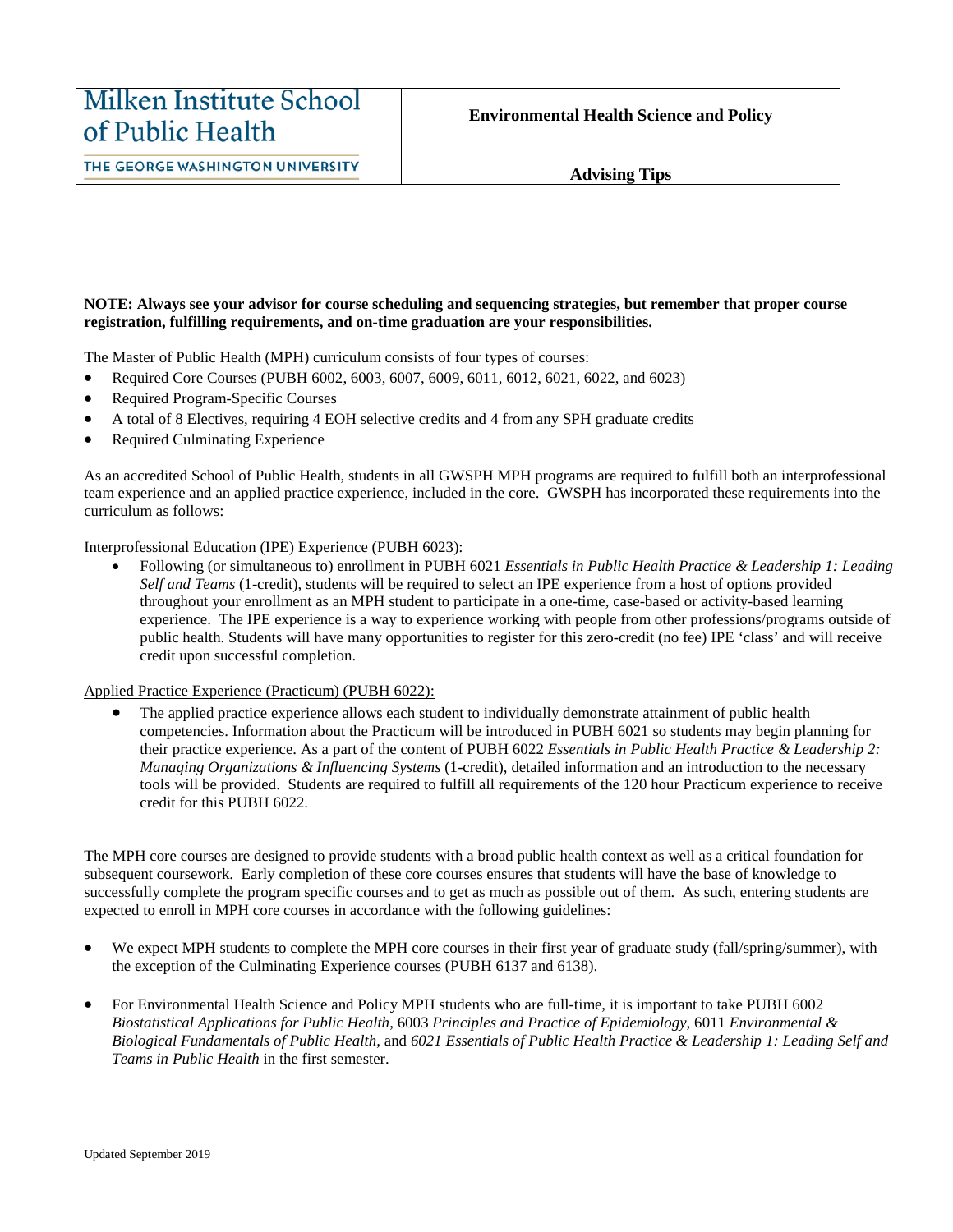Part-time students (who generally take 5 to 7 credits per semester) will typically concentrate on taking just core courses in their first year, and then take program-specific courses in subsequent years, but should consult with your academic advisor.

In order to help assure that all students complete core courses in the first year of study, Milken Institute SPH will offer all core courses during all three semesters (fall, spring, and summer). This will allow students who wish to complete their MPH degree within two years to do so, and will allow every student to make steady progress toward completing the MPH degree.

We recognize that there may be exceptional circumstances that make it difficult for a student to complete core courses in the first year as outlined above. Any such student should discuss this situation with his or her academic advisor.

For additional information and resources regarding registration, course descriptions, schedule of classes, etc. follow this link: [http://publichealth.gwu.edu/academics.](http://publichealth.gwu.edu/academics)

Table 1 (full-time students) and Table 2 (part-time students) present sample course schedules that Environmental Health Science & Policy MPH students are required to take during their tenure at the Milken Institute SPH. It is noteworthy that fully 45 credits are required, including core courses (19 credits), program specific courses (18 credits), and electives, 4 credits of which are EOH selective credits and the remainder are general elective credits (8 credits). See below.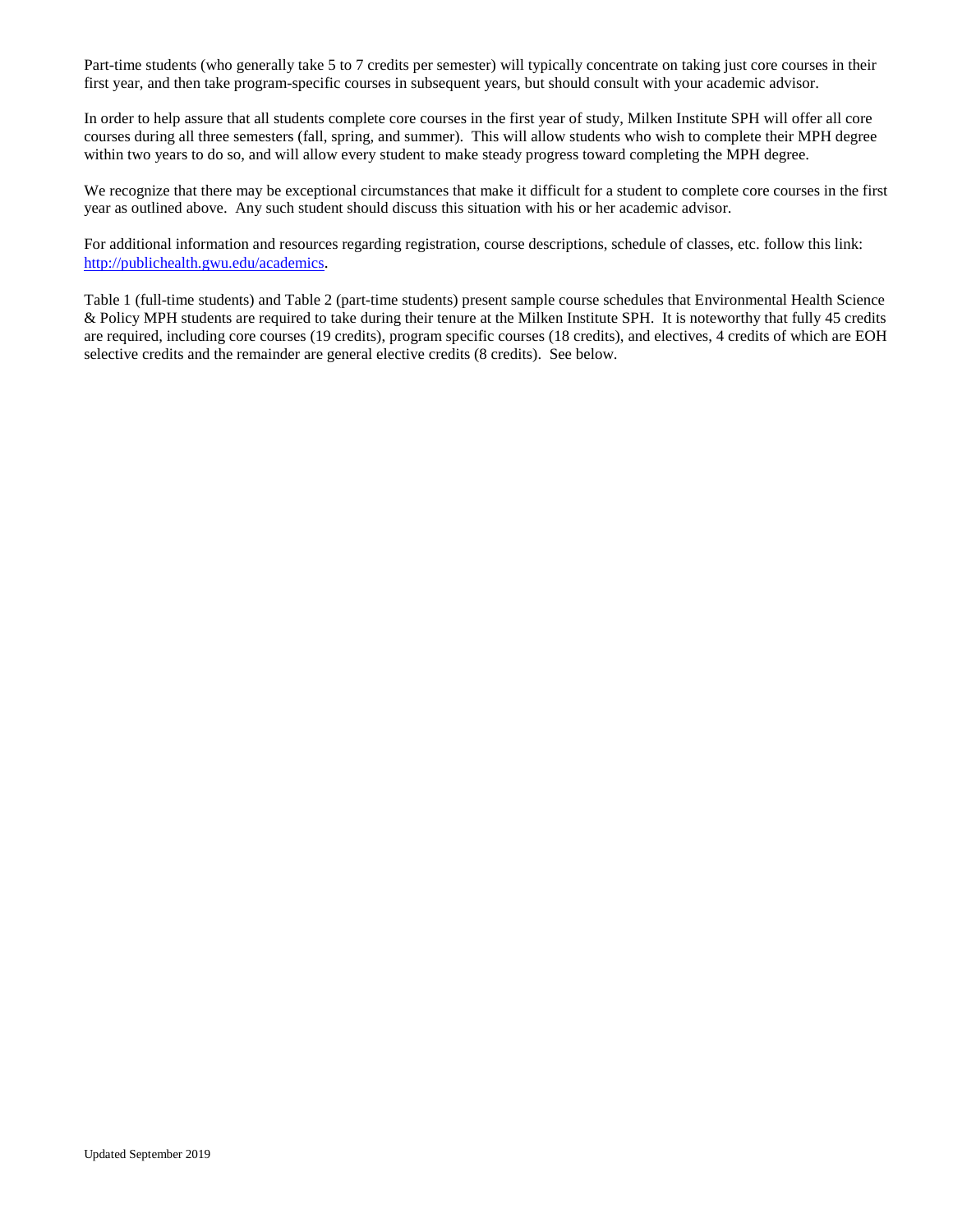### **MPH in Environmental Health Science and Policy (45 credits)**

| <b>Semester</b>             | Cr             | Course #         | <b>Course Name</b>                                                                              | Time (subject to change)                           |
|-----------------------------|----------------|------------------|-------------------------------------------------------------------------------------------------|----------------------------------------------------|
| Fall 1 <sup>st</sup> year   | 3              | <b>PUBH 6002</b> | <b>Biostatistical Applications for PH</b>                                                       | Mon $3:10 - 6:00$ pm or Wed $6:10 - 9:00$ pm       |
| 12 credits                  | 3              | <b>PUBH 6003</b> | Principles and Practice of Epidemiology                                                         | Tues $6:10 - 9:00$ pm or Wed $3:10 - 6:00$ pm      |
|                             | $\mathfrak{2}$ | <b>PUBH 6007</b> | Social & Behavioral Approaches to PH                                                            | Mon $6:10 - 8:00$ pm                               |
|                             | 3              | <b>PUBH 6011</b> | Environmental & Biological Fundamentals of PH                                                   | Tues $3:10 - 6:00$ pm                              |
|                             | 1              | <b>PUBH 6021</b> | Essentials of PH Leadership & Practice 1: Leading<br>Self & Teams in PH                         | Thurs $6:10 - 7:00$ pm                             |
| Spring 1 <sup>st</sup> year | $\overline{2}$ | <b>PUBH 6009</b> | <b>Fundamentals of Program Evaluation</b>                                                       | <b>TBD</b>                                         |
| 11 credits                  | 1              | PUBH 6022*       | Essentials of PH Leadership & Practice 2: Managing<br>Organizations & Influencing Systems in PH | <b>TBD</b>                                         |
|                             | 3              | <b>PUBH 6123</b> | Toxicology: Applications for Public Health Policy                                               | Mon $3:10 - 6:00$ pm                               |
|                             | 3              | <b>PUBH 6131</b> | Applied Data Analysis in EOH                                                                    | Thurs $3:10 - 6:00$ pm, Lab Thurs $6:30 - 8:00$ pm |
|                             |                | Electives        | Electives                                                                                       |                                                    |
|                             | $\overline{2}$ |                  |                                                                                                 |                                                    |
| Summer 1 <sup>st</sup> year | $\overline{2}$ | <b>PUBH 6012</b> | Fundamentals of Health Policy                                                                   | TBD                                                |
| 4 credits                   | $\overline{2}$ | Electives        | Electives                                                                                       |                                                    |
| Fall 2 <sup>nd</sup> year   | 3              | <b>PUBH 6121</b> | Environmental & Occupational Epidemiology                                                       | Wed $5:10 - 8:00$ pm                               |
| 9 credits                   | 3              | <b>PUBH 6126</b> | Assessment and Control of Environmental Hazards                                                 | Mon $5:10 - 8:00$ pm                               |
|                             | 1              | <b>PUBH 6137</b> | EOH Culminating Experience Course Part 1                                                        | Wed 3:10 - 5:00 pm                                 |
|                             | $\overline{2}$ | Electives        | Electives                                                                                       |                                                    |
| Spring 2 <sup>nd</sup> year | 3              | <b>PUBH 6122</b> | Policies, Politics and Programs                                                                 | Thurs $6:10 - 9:00$ pm                             |
| 9 Credits                   | 3              | <b>PUBH 6124</b> | Risk Management and Communication                                                               | Wed $5:10 - 8:00$ pm                               |
|                             | 1              | <b>PUBH 6138</b> | <b>EOH Culminating Experience Part 2</b>                                                        | Wed 3:10 - 5:00 pm                                 |
|                             | $\overline{2}$ | Electives        | Electives                                                                                       |                                                    |
| <b>TOTAL</b>                | 45             |                  |                                                                                                 |                                                    |

Table 1. Sample Schedule for 5-semester Completion (Fall start / May completion) - All course times are tentative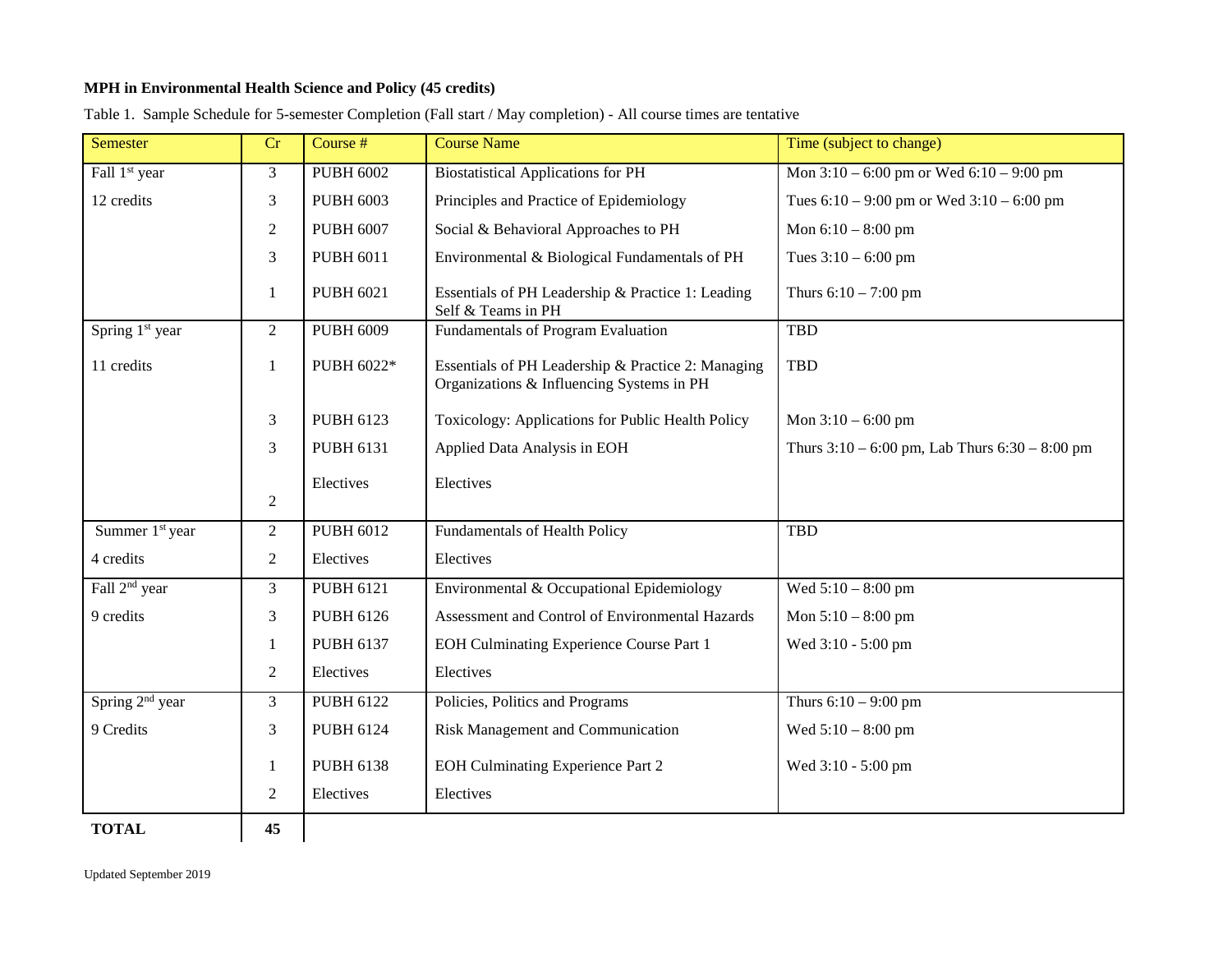\*PUBH 6022 prepares students to conduct their interprofessional education experience - PUBH 6023 Interprofessional Education Experience (0) – which can be registered for anytime following completion of work in PUBH 6022. Typically, students complete the 120 hours of the practicum during the summer months. A total of 8 credits of electives are required, preferably during last three semesters. Minimum 4 credits from EOH Program-Specific Electives. The remaining elective credits (up to 4 credits) come from any SPH Graduate-level courses. Options for the EOH Program-Specific Electives include:

PUBH 6127 Applied Environmental Health Microbiology 2 Spring, Tues 4:10 – 6:00 pm

PUBH 6128 Global Environmental and Occupational Health 2 Online Spring I and Summer

PUBH 6130 Sustainable Energy and the Environment 2 Fall, Tues 6:10 - 8:00 pm

PUBH 6133 Social Dimensions of Climate Change & Health 3 Online Fall and Spring II

PUBH 6135 Researching Climate Change and Public Health 3 Online Fall and Spring II

PUBH 6199 TOPICS: Global Climate Change & Air Pollution 2 Summer Thursday 3:45 - 6:00 pm

PUBH 6199 TOPICS: Microbiomes & Microbial Ecology in Public Health 2 Fall Tuesday 4:10 - 6:00 pm

PUBH 6199 TOPICS: Veterans Deployment and Environmental Issues 1 Summer

PUBH 6199 Any 6199 TOPICS course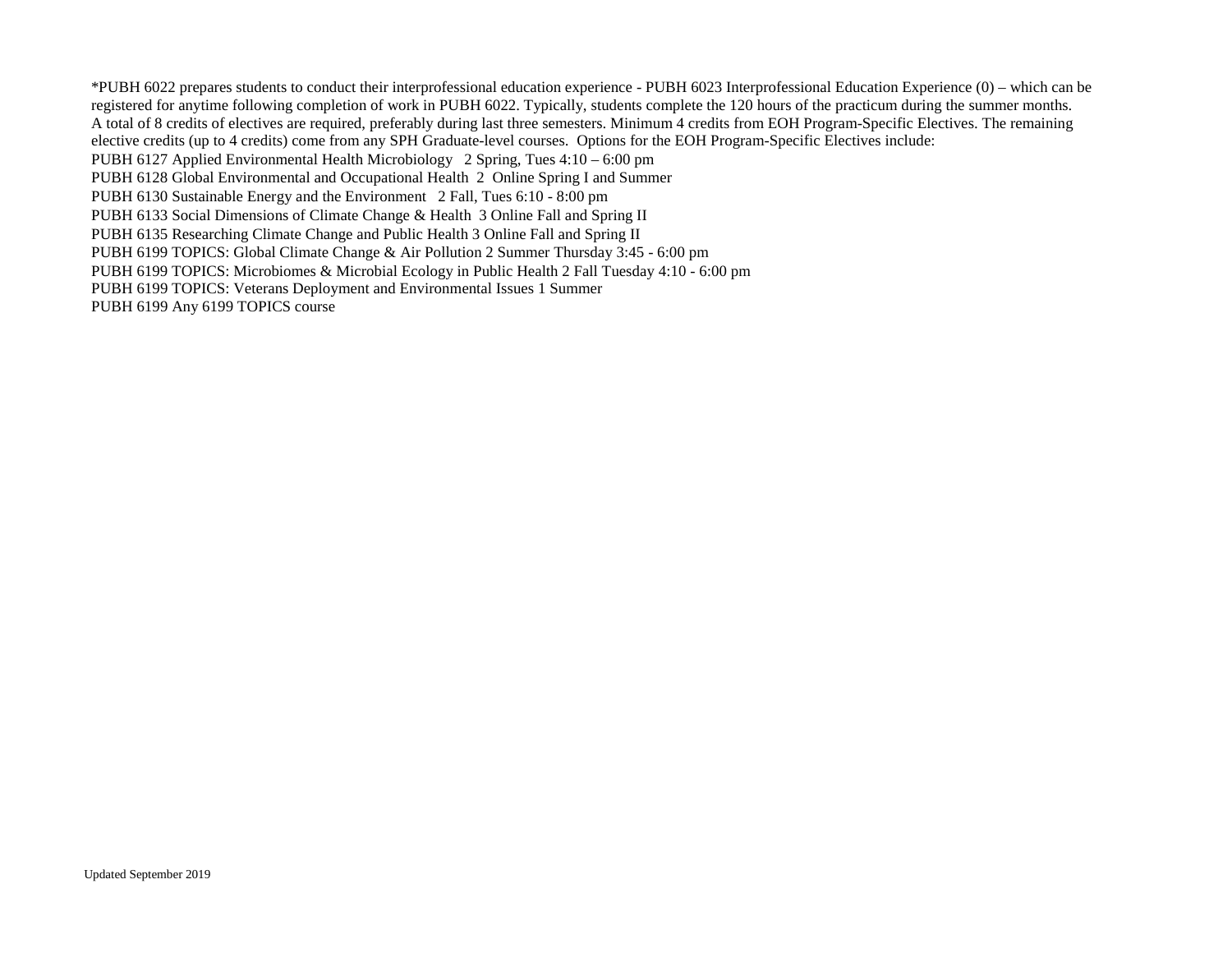| Semester                     | Cr             | Course #         | <b>Course Name</b>                                                                                            | Time (subject to change)                         |
|------------------------------|----------------|------------------|---------------------------------------------------------------------------------------------------------------|--------------------------------------------------|
| Fall 1 <sup>st</sup> year    | 3              | <b>PUBH 6003</b> | Principles and Practice of Epidemiology                                                                       | Tues $6:10 - 9:00$ pm or Wed $3:10 - 6:00$ pm    |
| 7 credits                    | 3              | <b>PUBH 6011</b> | Environmental & Biological Fundamentals of PH                                                                 | Tues 3:10-6:00 pm                                |
|                              | 1              | <b>PUBH 6021</b> | Essentials of PH Practice & Leadership 1: Leading<br>Self & Teams in PH                                       | Thurs 6:10-7:00 pm                               |
| Spring 1 <sup>st</sup> year  | $\overline{3}$ | <b>PUBH 6002</b> | <b>Biostatistical Applications for Public Health</b>                                                          | <b>TBD</b>                                       |
| 5 credits                    | $\overline{2}$ | <b>PUBH 6007</b> | Social & Behavioral Approaches to Public Health                                                               | <b>TBD</b>                                       |
| Summer 1 <sup>st</sup> year  | $\overline{2}$ | <b>PUBH 6012</b> | <b>Fundamentals of Health Policy</b>                                                                          | <b>TBD</b>                                       |
| 3 credits                    | $\mathbf{1}$   | PUBH 6022*       | Essentials of Public Health Leadership & Practice 2:<br>Managing Organizations & Influencing Systems in<br>PH | <b>TBD</b>                                       |
| Fall 2 <sup>nd</sup> year    | 3              | <b>PUBH 6126</b> | Assessment and Control of Environmental Hazards                                                               | Mon $5:10 - 8:00$ pm                             |
| 7 credits                    | $\overline{2}$ | <b>PUBH 6009</b> | Fundamentals of Program Evaluation                                                                            | <b>TBD</b>                                       |
|                              | $\overline{2}$ | Electives        | Electives                                                                                                     |                                                  |
| Spring 2 <sup>nd</sup> year  | $\overline{3}$ | <b>PUBH 6123</b> | Toxicology: Applications for Public Health Policy                                                             | Mon $3:10 - 6:00$ pm                             |
| 8 Credits                    | 3              | <b>PUBH 6131</b> | Applied Data Analysis in EOH                                                                                  | Thurs $3:10 - 6:00$ pm, Lab Thurs $6:30-8:30$ pm |
|                              | $\overline{2}$ | Electives        | Electives                                                                                                     |                                                  |
| Summer 2nd year<br>2 Credits | $\overline{2}$ | Electives        | Electives                                                                                                     |                                                  |
| Fall 3rd Year                | 3              | <b>PUBH 6121</b> | Environmental & Occupational Epidemiology                                                                     | Wed $5:10 - 8:00$ pm                             |
| 6 Credits                    | $\mathbf{1}$   | <b>PUBH 6137</b> | EOH Culminating Experience Course Part 1                                                                      | Wed $3:10 - 5:00$ pm                             |
|                              | $\overline{c}$ | Electives        | Electives                                                                                                     |                                                  |
| Spring 3rd Year              | 3              | <b>PUBH 6122</b> | Policies, Politics and Programs                                                                               | Thurs $6:10 - 9:00$ pm                           |
| 7 Credits                    | 3              | <b>PUBH 6124</b> | Risk Management and Communication                                                                             | Wed $5:10 - 8:00$ pm                             |
|                              | 1              | <b>PUBH 6138</b> | EOH Culminating Experience Course Part 2                                                                      | Wed $3:10 - 5:00$ pm                             |
| <b>Total</b>                 | 45             |                  |                                                                                                               |                                                  |

Table 2. Sample Schedule for 8-semester Completion (Fall start / May completion) - All course times are tentative

Updated September 2019